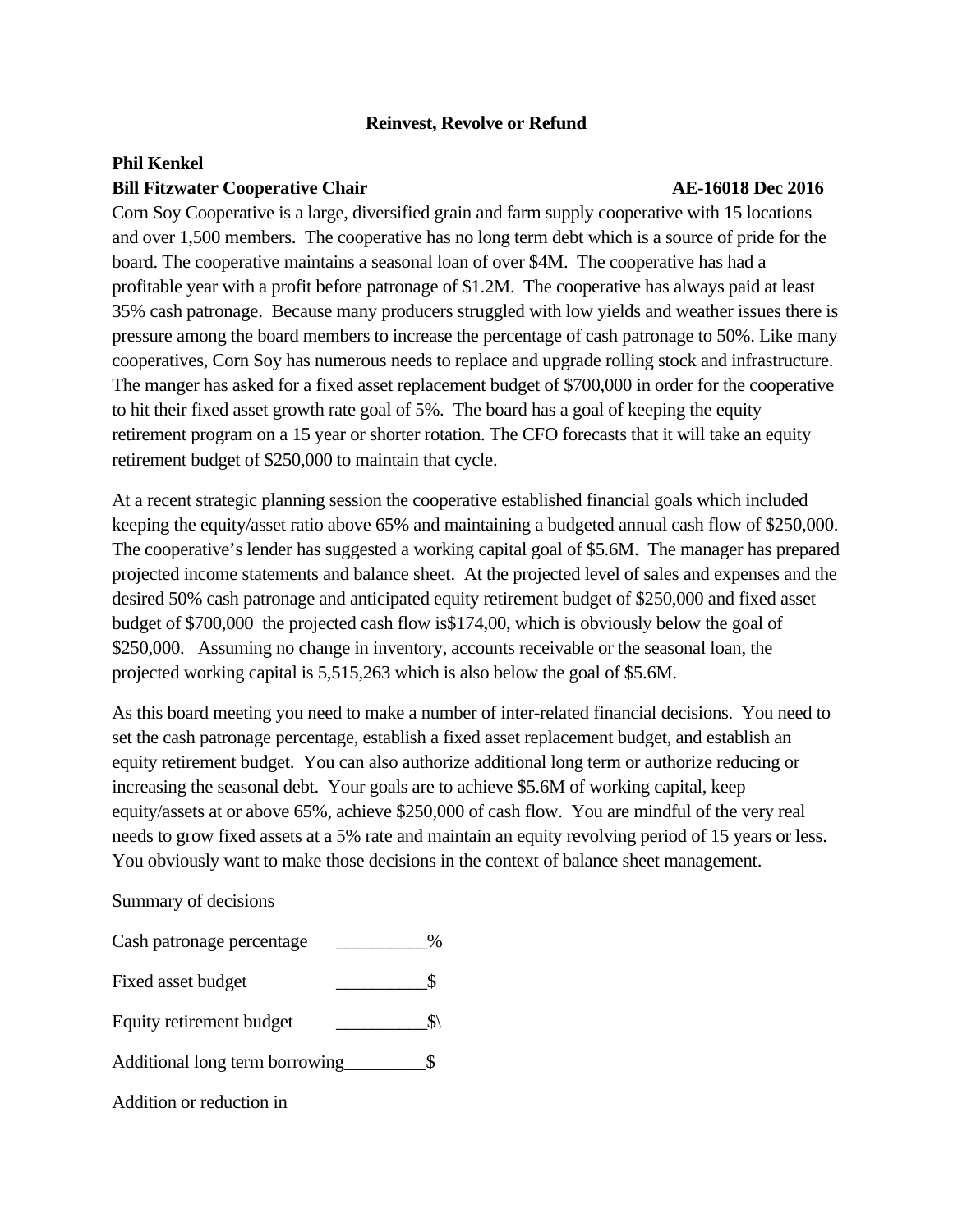Seasonal borrowing  $\qquad \qquad \qquad$  \$ (show with + or -)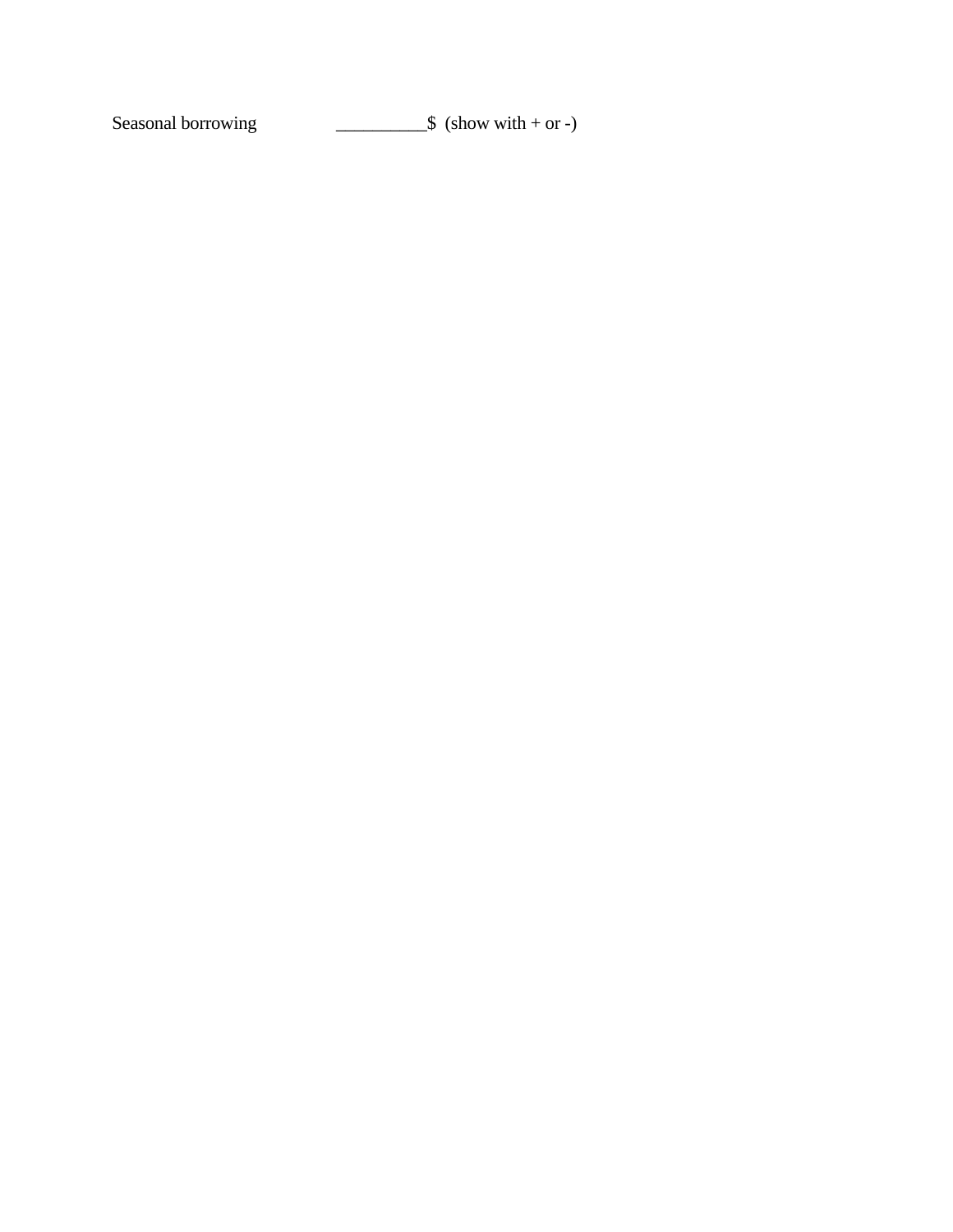### **PROJECTED INCOME STATEMENT Gross Sales**

| Grain                             |     | \$<br>206,769,671 |             |             |       |
|-----------------------------------|-----|-------------------|-------------|-------------|-------|
| <b>Petroleum</b>                  |     | \$<br>18,629,761  |             |             |       |
|                                   |     | \$                |             |             |       |
| <b>Agronomy</b>                   |     | 16,908,155        |             |             |       |
| Feed                              |     | \$                | 1,546,054   |             |       |
|                                   |     | \$                | 243,853,641 |             |       |
| <b>Margin Percentage</b>          |     |                   |             |             |       |
| Grain                             |     |                   | 3.0%        |             |       |
| <b>Petroleum</b>                  |     |                   | 4.0%        |             |       |
| <b>Agronomy</b>                   |     |                   | 3.5%        |             |       |
| Feed                              |     |                   | 8.0%        |             |       |
| <b>Gross Margin</b>               |     |                   |             |             |       |
| Grain                             |     | \$                | 6,203,090   |             |       |
| <b>Petroleum</b>                  |     | \$                | 745,190     |             |       |
| <b>Agronomy</b>                   |     | \$                | 591,785     |             |       |
| Feed                              |     | \$                | 123,684     |             |       |
| <b>Total Gross Margin</b>         |     | \$                | 7,663,750   |             |       |
| <b>Operating Expenses</b>         |     |                   |             |             |       |
| <b>Variable</b>                   |     | \$                | 2,448,541   |             |       |
| Fixed                             |     | \$                | 2,253,809   |             |       |
| <b>Other</b>                      |     | \$                | 1,712,182   |             |       |
| <b>Total Operating Exp.</b>       |     | \$                | 6,414,531   |             |       |
| <b>Profit before Patronage</b>    |     | \$                | 1,249,220   | <b>ROE</b>  | 12.8% |
| <b>Cash Patronage</b>             |     |                   |             |             |       |
| <b>Refund</b>                     | 50% | \$                | 624,610     |             |       |
| <b>Qualified Stock Refund</b>     |     | \$                | 624,610     |             |       |
| <b>After Tax Income</b>           |     | \$                |             |             |       |
| <b>Estimate of Cash Flows</b>     |     |                   |             |             |       |
| <b>Qualified stock refund</b>     |     | \$                | 624,610     |             |       |
| <b>Depreciation</b>               |     | \$                | 500,000     |             |       |
| <b>Principle</b>                  |     | \$                |             | growth rate |       |
| <b>Additional Asset Purchased</b> |     | \$                | 700,000     |             | 4.9%  |
| <b>Additional short term loan</b> |     | \$                |             |             |       |
|                                   |     |                   |             | revolving   |       |
| <b>Additional long term loan</b>  |     | \$<br>\$          |             | period      |       |
| <b>Qualified Redemption</b>       |     |                   | 250,000     |             | 14.3  |
| <b>Cash Flow</b>                  |     | \$                | 174,610     |             |       |
| <b>Cash flow goal</b>             |     | > \$250,000       |             |             |       |
|                                   |     |                   |             |             |       |